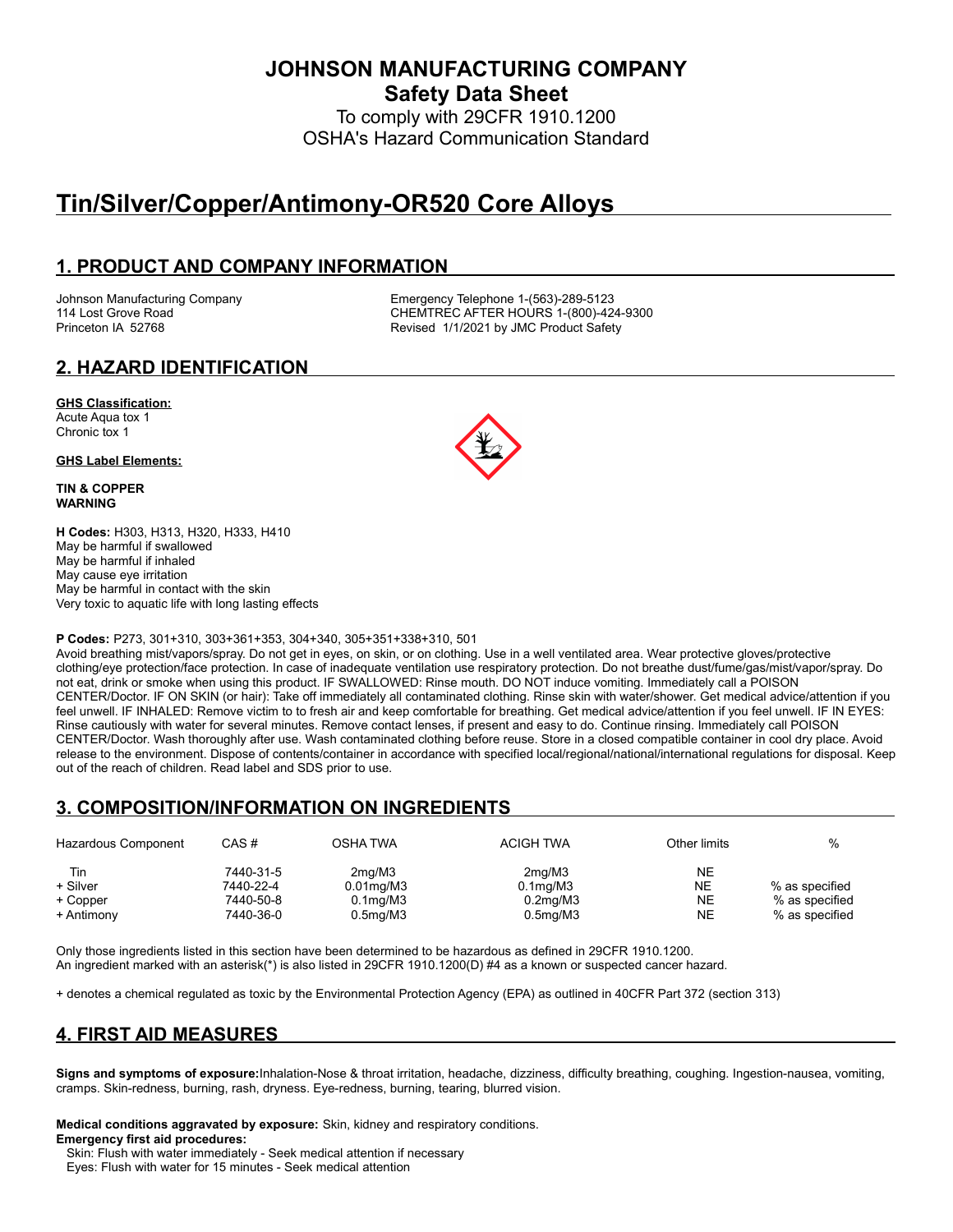Ingestion: DO NOT induce vomiting, drink large amounts of water - seek medical attention. Never give anything by mouth to an unconscious person Inhalation: Remove to fresh air. Support respiration if required - Seek medical attention

### **5. FIREFIGHTING MEASURES**

**Extinguishing media**: dry chemical.

**Special fire fighting procedures**: use self sustaining respiratory suit. **Unusual Fire and Explosion Hazards**: High concentrations of dust may be explosive above 1100 F. May release metal and metal oxide fumes.

# **6. ACCIDENTAL RELEASE MEASURES**

**Methods and materials**: Flush into chemical sewer or sweep up with a suitable absorbent. Wear adequate protection as described in section 8. **Environmental Precautions:** Avoid release to the environment. Collect spillage.

# **7. HANDLING & STORAGE**

Wash thoroughly after use. Wash contaminated clothing before reuse. Store in a closed corrosive resistant container, with corrosive resistant liner, in cool dry place. Keep out of the reach of children. Read label and SDS prior to use.

# **8. EXPOSURE CONTROLS/PERSONAL PROTECTION**

**Occupational Exposure Limit Values:** See section 3. Respiratory Protection (type): HEPA mask required for fumes above TWA. Ventilation: Local Exhaust preferred Special: NE Mechanical: OK Other: NE Protective Gloves: plastic or rubber Eye Protection: Goggles or face shield Other Protective Clothing or Equipment: as required to avoid contact. Work/Hygienic Practices: Wash after use. Follow good industrial hygienic practices.

#### **9. PHYSICAL AND CHEMICAL PROPERTIES**

Boiling Point: 4120 F<br>
Vapor Pressure (mm Hg): NE Melting Point: 360 - 410 F Vapor Pressure (mm Hg): NE Vapor Density: NE <br>
Solubility in water: nil <br>
pH: NE<br>
pH: NE Solubility in water: nil Flash Point: NE (TOC) Flammable Limits: lel: NE uel: NE Appearance and odor: Silver/Gray solid, odorless.

#### **10. STABILITY AND REACTIVITY**

**Stability** : STABLE Conditions to avoid : none

**Incompatibility (materials to avoid)**: strong bases & acids, oxidizers, sulfides, halogens. **Hazardous Decomposition or Byproducts (incomplete combustion)**: High concentrations of dust may be explosive above 1100 F. May release metal and metal oxide fumes.

**Hazardous Polymerization**: WILL NOT OCCUR Conditions to avoid: none

#### **11. TOXICOLOGICAL INFORMATION**

**Routes of entry: Inhalation: yes Skin: no Ingestion: yes** 

**Health Hazards (acute and chronic):** Contact with fumes, dust and material may cause skin, eye and respiratory tract irritation. Ingestion may cause digestive tract irritation. Gross or repeated inhalation may result in "metal fume fever", symptoms of which may not manifest for several hours after exposure. Chronic exposure via inhalation may result in benign pneumoconiosis, other respiratory tract effects. Chronic inhalation and ingestion may result in kidney effects. Studies show that potential health risks vary by individual. Always minimize exposure as a precaution.

**Carcinogenicity:** not determined NPT? no IARC Monographs? no

#### **12. ECOLOGICAL INFORMATION**

**Toxicity: NE**<br> **Bio-accumulative Potential: NE**<br> **Robility in Soil: NE**<br> **Mobility in Soil: NE Bio-accumulative Potential: NE PBT & vPvB Assessment:** NE **Other Adverse Effects:** NE